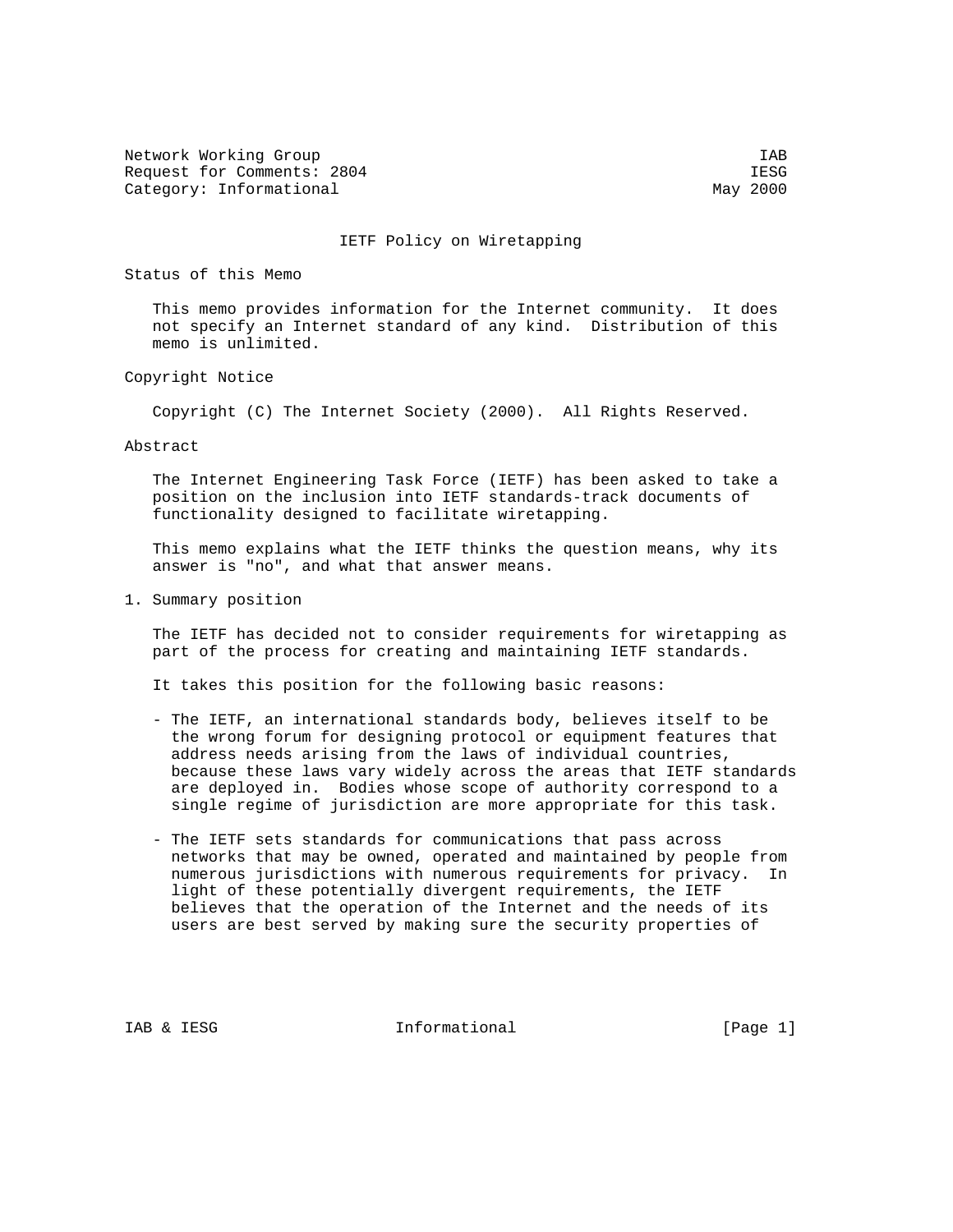connections across the Internet are as well known as possible. At the present stage of our ignorance this means making them as free from security loopholes as possible.

- The IETF believes that in the case of traffic that is today going across the Internet without being protected by the end systems (by encryption or other means), the use of existing network features, if deployed intelligently, provides extensive opportunities for wiretapping, and should be sufficient under presently seen requirements for many cases. The IETF does not see an engineering solution that allows such wiretapping when the end systems take adequate measures to protect their communications.
- The IETF believes that adding a requirement for wiretapping will make affected protocol designs considerably more complex. Experience has shown that complexity almost inevitably jeopardizes the security of communications even when it is not being tapped by any legal means; there are also obvious risks raised by having to protect the access to the wiretap. This is in conflict with the goal of freedom from security loopholes.
- The IETF restates its strongly held belief, stated at greater length in [RFC 1984], that both commercial development of the Internet and adequate privacy for its users against illegal intrusion requires the wide availability of strong cryptographic technology.
- On the other hand, the IETF believes that mechanisms designed to facilitate or enable wiretapping, or methods of using other facilities for such purposes, should be openly described, so as to ensure the maximum review of the mechanisms and ensure that they adhere as closely as possible to their design constraints. The IETF believes that the publication of such mechanisms, and the publication of known weaknesses in such mechanisms, is a Good Thing.
- 2. The Raven process

 The issue of the IETF doing work on legal intercept technologies came up as a byproduct of the extensive work that the IETF is now doing in the area if IP-based telephony.

 In the telephony world, there has been a tradition of cooperation (often mandated by law) between law enforcement agencies and telephone equipment operators on wiretapping, leading to companies that build telephone equipment adding wiretapping features to their telephony-related equipment, and an emerging consensus in the

IAB & IESG **IESG** Informational [Page 2]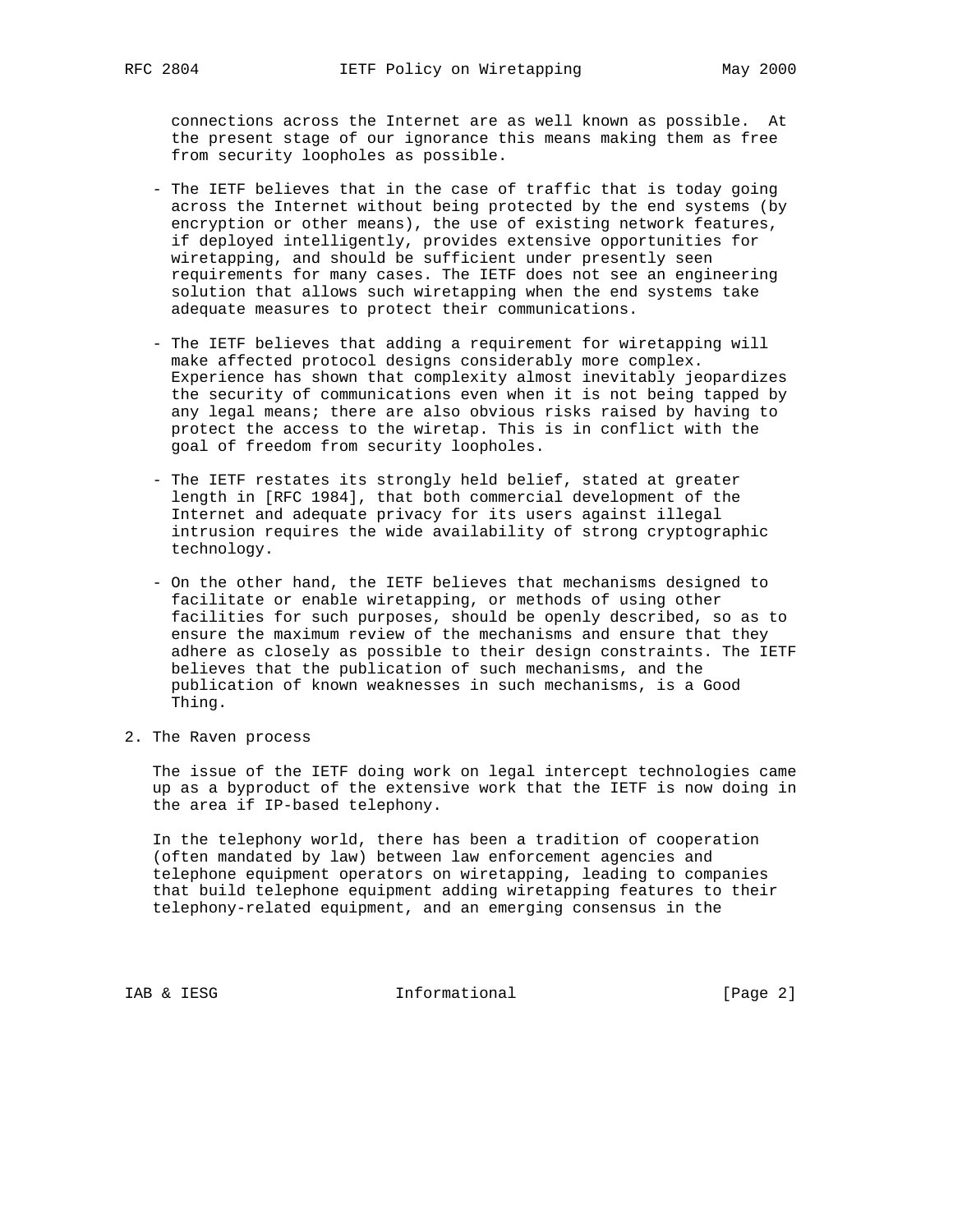industry of how to build and manage such features. Some traditional telephony standards organizations have supported this by adding intercept features to their telephony-related standards.

 Since the future of the telephone seems to be intertwined with the Internet it is inevitable that the primary Internet standards organization would be faced with the issue sooner or later.

 In this case, some of the participants of one of the IETF working groups working on a new standard for communication between components of a distributed phone switch brought up the issue. Since adding features of this type would be something the IETF had never done before, the IETF management decided to have a public discussion before deciding if the working group should go ahead. A new mailing list was created (the Raven mailing list, see http://www.ietf.org/mailman/listinfo/raven) for this discussion. Close to 500 people subscribed to the list and about 10% of those sent at least one message to the list. The discussion on this list was a precursor to a discussion held during the IETF plenary in Washington, D.C.

 Twenty-nine people spoke during the plenary session. Opinions ranged from libertarian: 'governments have no right to wiretap' - to pragmatic: 'it will be done somewhere, best have it done where the technology was developed'. At the end of the discussion there was a show of hands to indicate opinions: should the IETF add special features, not do this or abstain. Very few people spoke out strongly in support for adding the intercept features, while many spoke out against it, but a sizable portion of the audience refused to state an opinion (raised their hands when asked for "abstain" in the show of hands).

 This is the background on the basis of which the Internet Engineering Steering Group (IESG) and the Internet Architecture Board (IAB) was asked to formulate a policy.

3. A definition of wiretapping

 The various legal statutes defining wiretapping do not give adequate definitions to distinguish between wiretapping and various other activities at the technical level. For the purposes of this memo, the following definition of wiretapping is used:

 Wiretapping is what occurs when information passed across the Internet from one party to one or more other parties is delivered to a third party:

IAB & IESG  $Informational$  [Page 3]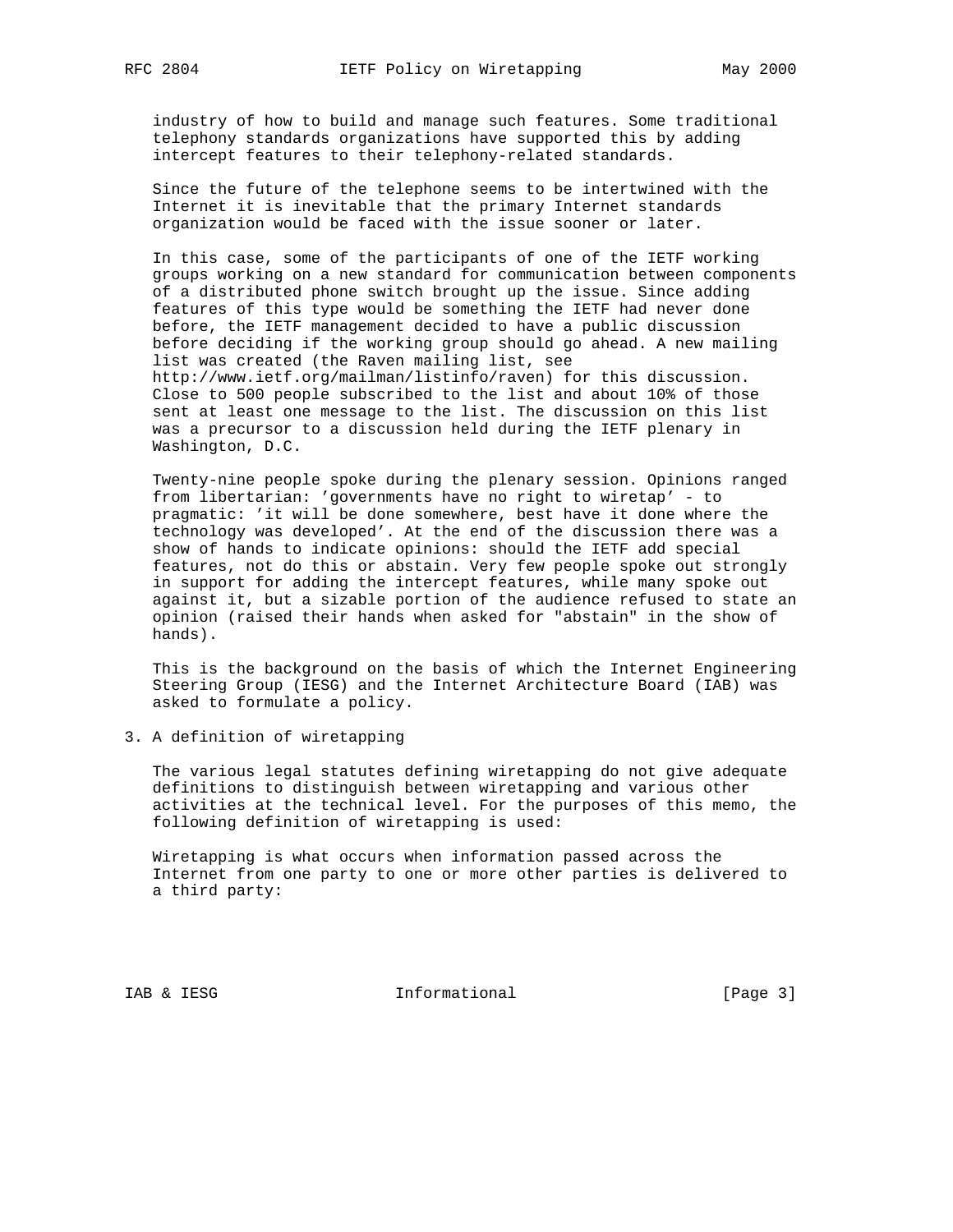- 1. Without the sending party knowing about the third party
- 2. Without any of the recipient parties knowing about the delivery to the third party
- 3. When the normal expectation of the sender is that the transmitted information will only be seen by the recipient parties or parties obliged to keep the information in confidence
- 4. When the third party acts deliberately to target the transmission of the first party, either because he is of interest, or because the second party's reception is of interest.

 The term "party", as used here, can refer to one person, a group of persons, or equipment acting on behalf of persons; the term "party" is used for brevity.

 Of course, many wiretaps will be bidirectional, monitoring traffic sent by two or more parties to each other.

 Thus, for instance, monitoring public newsgroups is not wiretapping (condition 3 violated), random monitoring of a large population is not wiretapping (condition 4 violated), a recipient passing on private email is not wiretapping (condition 2 violated).

 An Internet equivalent of call tracing by means of accounting logs (sometimes called "pen registers") that is a feature of the telephone network is also wiretapping by this definition, since the normal expectation of the sender is that the company doing the accounting will keep this information in confidence.

Wiretapping may logically be thought of as 3 distinct steps:

- Capture getting information off the wire that contains the information wanted.
- Filtering selecting the information wanted from information gathered by accident.
- Delivery transmitting the information wanted to the ones who want it.

 The term applies to the whole process; for instance, random monitoring followed by filtering to extract information about a smaller group of parties would be wiretapping by this definition.

 In all these stages, the possibility of using or abusing mechanisms defined for this purpose for other purposes exists.

IAB & IESG  $Informational$  [Page 4]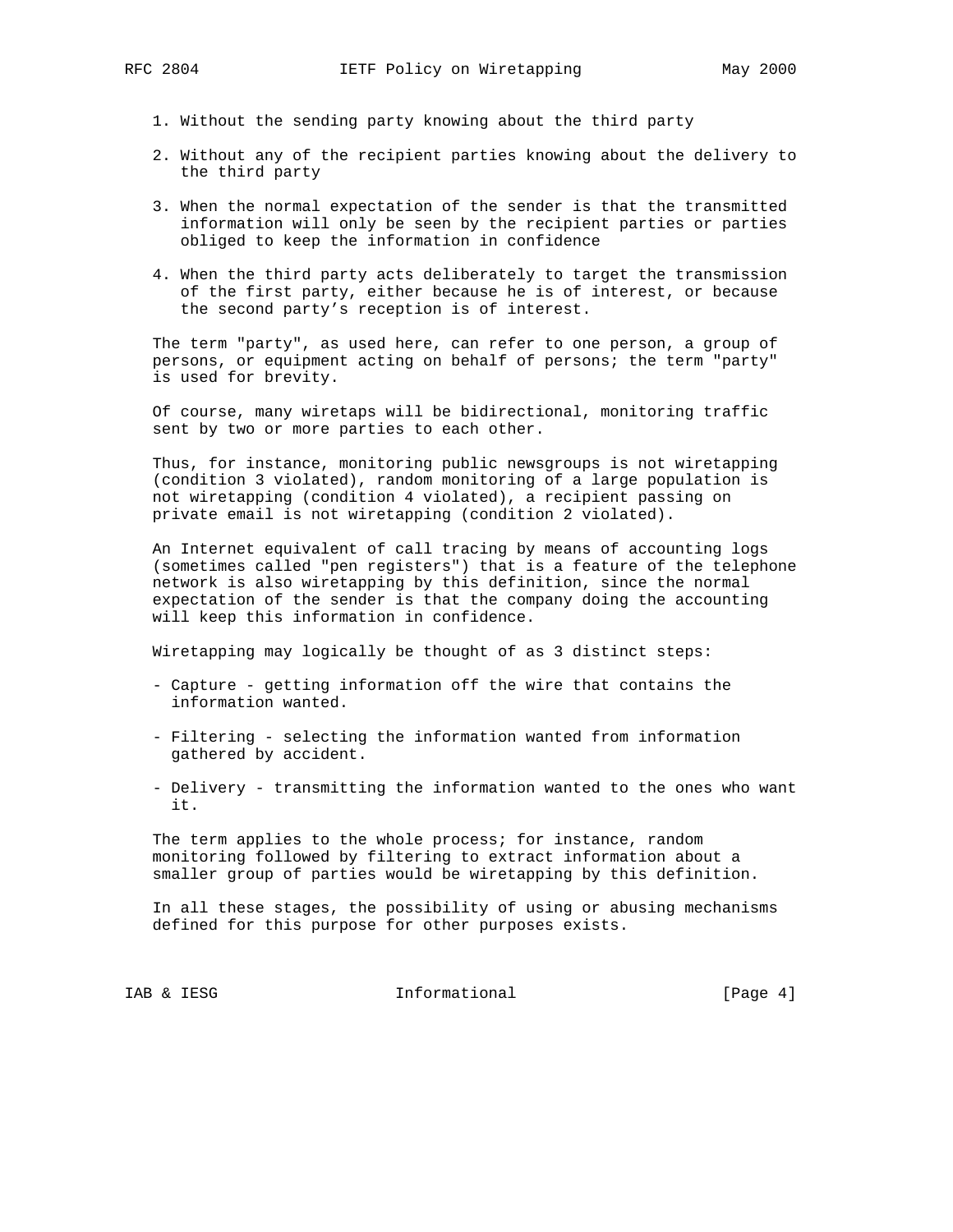This definition deliberately does not include considerations of:

- Whether the wiretap is legal or not, since that is a legal, not a technical matter.
- Whether the wiretap occurs in real time, or can be performed after the fact by looking at information recorded for other purposes (such as the accounting example given above).
- What the medium targeted by the wiretap is whether it is email, IP telephony, Web browsing or EDI transfers.

 These questions are believed to be irrelevant to the policy outlined in this memo.

 Wiretapping is also sometimes called "interception", but that term is also used in a sense that is considerably wider than the monitoring of data crossing networks, and is therefore not used here.

4. Why the IETF does not take a moral position

 Much of the debate about wiretapping has centered around the question of whether wiretapping is morally evil, no matter who does it, necessary in any civilized society, or an effective tool for catching criminals that has been abused in the past and will be abused again.

The IETF has decided not to take a position in this matter, since:

- There is no clear consensus around a single position in the IETF.
- There is no means of detecting the morality of an act "on the wire". Since the IETF deals with protocol standardization, not protocol deployment, it is not in a position to dictate that its product is only used in moral or legal ways.

However, a few observations can be made:

- Experience shows that tools which are effective for a purpose tend to be used for that purpose.
- Experience shows that tools designed for one purpose that are effective for another tend to be used for that other purpose too, no matter what its designers intended.
- Experience shows that if a vulnerability exists in a security system, it is likely that someone will take advantage of it sooner or later.

IAB & IESG  $Informational$  [Page 5]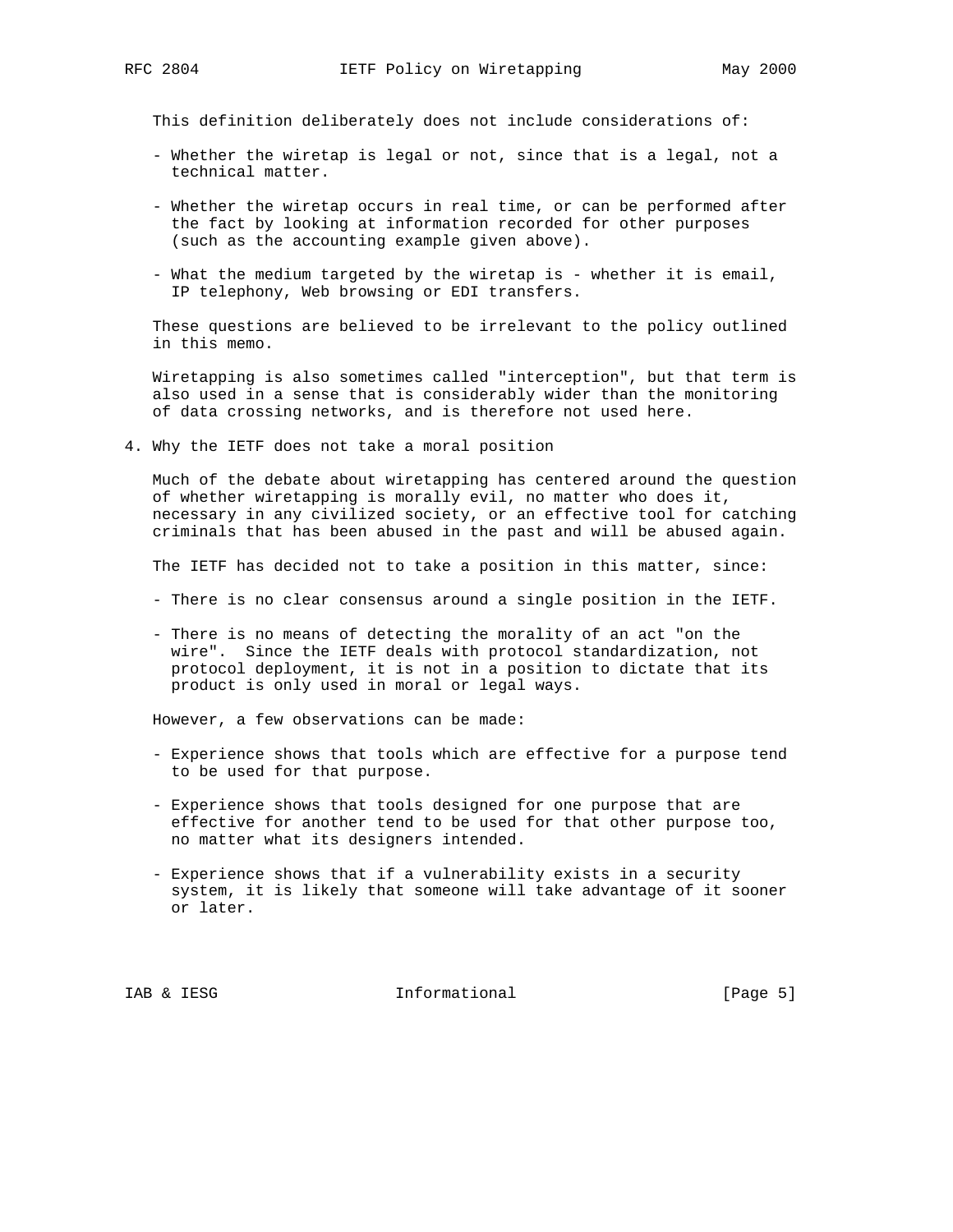- Experience shows that human factors, not technology per se, is the biggest single source of such vulnerabilities.

 What this boils down to is that if effective tools for wiretapping exist, it is likely that they will be used as designed, for purposes legal in their jurisdiction, and also in ways they were not intended for, in ways that are not legal in that jurisdiction. When weighing the development or deployment of such tools, this should be borne in mind.

5. Utility considerations

 When designing any communications function, it is a relevant question to ask if such functions efficiently perform the task they are designed for, or whether the work spent in developing them is not, in fact, worth the benefit gained.

 Given that there are no specific proposals being developed in the IETF, the IETF cannot weigh proposals for wiretapping directly in this manner.

However, as above, a few general observations can be made:

- Wiretapping by copying the bytes passed between two users of the Internet with known, static points of attachment is not hard. Standard functions designed for diagnostic purposes can accomplish this.
- Correlating users' identities with their points of attachment to the Internet can be significantly harder, but not impossible, if the user uses standard means of identification. However, this means linking into multiple Internet subsystems used for address assignment, name resolution and so on; this is not trivial.
- An adversary has several simple countermeasures available to defeat wiretapping attempts, even without resorting to encryption. This includes Internet cafes and anonymous dialups, anonymous remailers, multi-hop login sessions and use of obscure communications media; these are well known tools in the cracker community.
- Of course, communications where the content is protected by strong encryption can be easily recorded, but the content is still not available to the wiretapper, defeating all information gathering apart from traffic analysis. Since Internet data is already in digital form, encrypting it is very simple for the end-user.

IAB & IESG  $Informational$  [Page 6]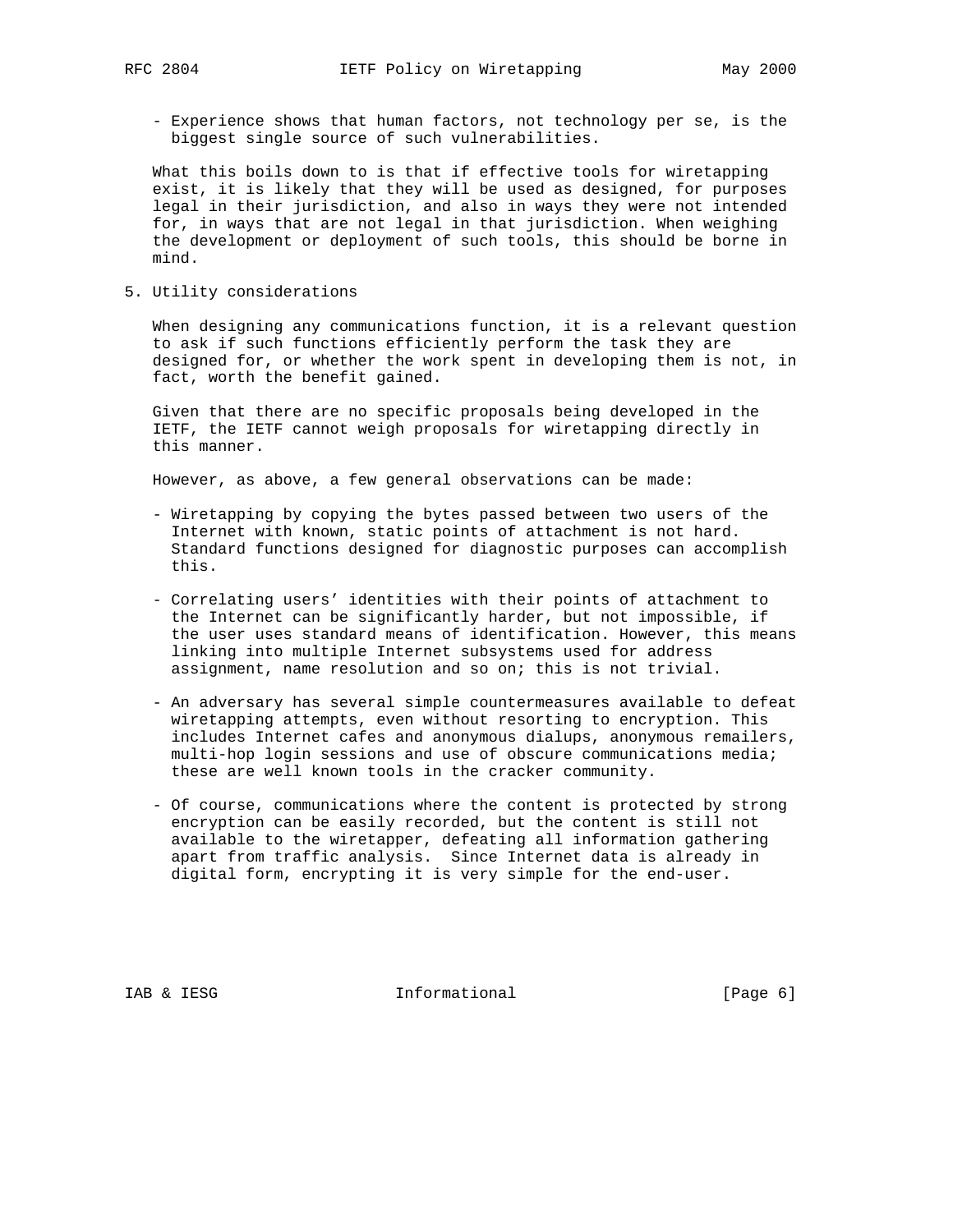These things taken together mean that while wiretapping is an efficient tool for use in situations where the target of a wiretap is either ignorant or believes himself innocent of wrongdoing, Internet-based wiretapping is a less useful tool than might be imagined against an alerted and technically competent adversary.

6. Security Considerations

 Wiretapping, by definition (see above), releases information that the information sender did not expect to be released.

 This means that a system that allows wiretapping has to contain a function that can be exercised without alerting the information sender to the fact that his desires for privacy are not being met.

 This, in turn, means that one has to design the system in such a way that it cannot guarantee any level of privacy; at the maximum, it can only guarantee it as long as the function for wiretapping is not exercised.

 For instance, encrypted telephone conferences have to be designed in such a way that the participants cannot know to whom any shared keying material is being revealed.

This means:

- The system is less secure than it could be had this function not been present.
- The system is more complex than it could be had this function not been present.
- Being more complex, the risk of unintended security flaws in the system is larger.

 Wiretapping, even when it is not being exercised, therefore lowers the security of the system.

IAB & IESG  $Informational$  [Page 7]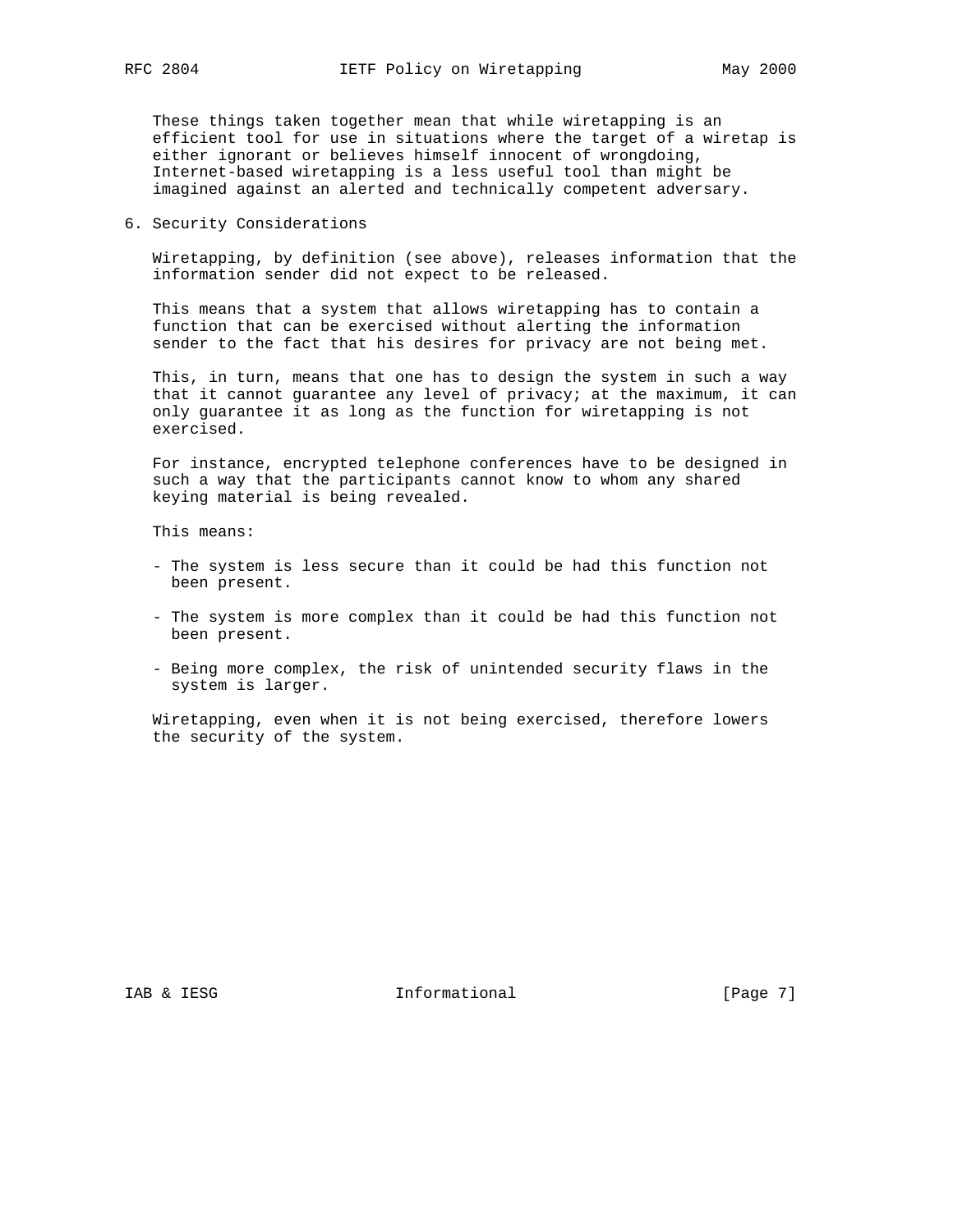7. Acknowledgements

This memo is endorsed by the IAB and the IESG.

Their membership is:

IAB:

 Harald Alvestrand Randall Atkinson Rob Austein Brian Carpenter Steve Bellovin Jon Crowcroft Steve Deering Ned Freed Tony Hain Tim Howes Geoff Huston John Klensin

IESG:

 Fred Baker Keith Moore Patrik Falstrom Erik Nordmark Thomas Narten Randy Bush Bert Wijnen Rob Coltun Dave Oran Jeff Schiller Marcus Leech Scott Bradner Vern Paxson April Marine

 The number of contributors to the discussion are too numerous to list.

IAB & IESG **IESG** Informational [Page 8]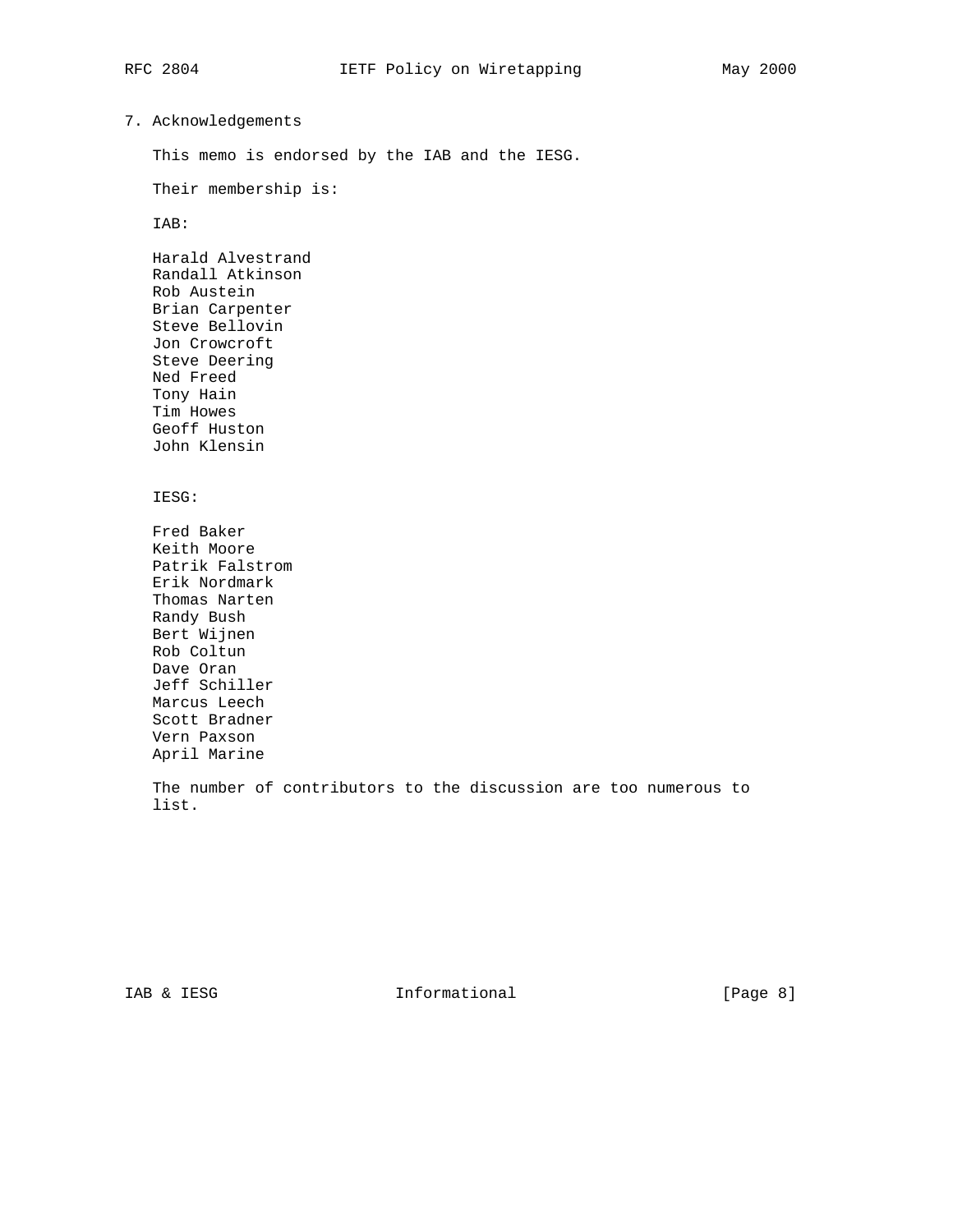8. Author's Address

This memo is authored by the IAB and the IESG.

The chairs are:

 Fred Baker, IETF Chair 519 Lado Drive Santa Barbara California 93111

 Phone: +1-408-526-4257 EMail: fred@cisco.com

 Brian E. Carpenter, IAB Chair IBM c/o iCAIR Suite 150 1890 Maple Avenue Evanston IL 60201 USA

EMail: brian@icair.org

9. References

 [RFC 1984] IAB and IESG, "IAB and IESG Statement on Cryptographic Technology and the Internet", RFC 1984, August 1996.

IAB & IESG **IESG** Informational [Page 9]